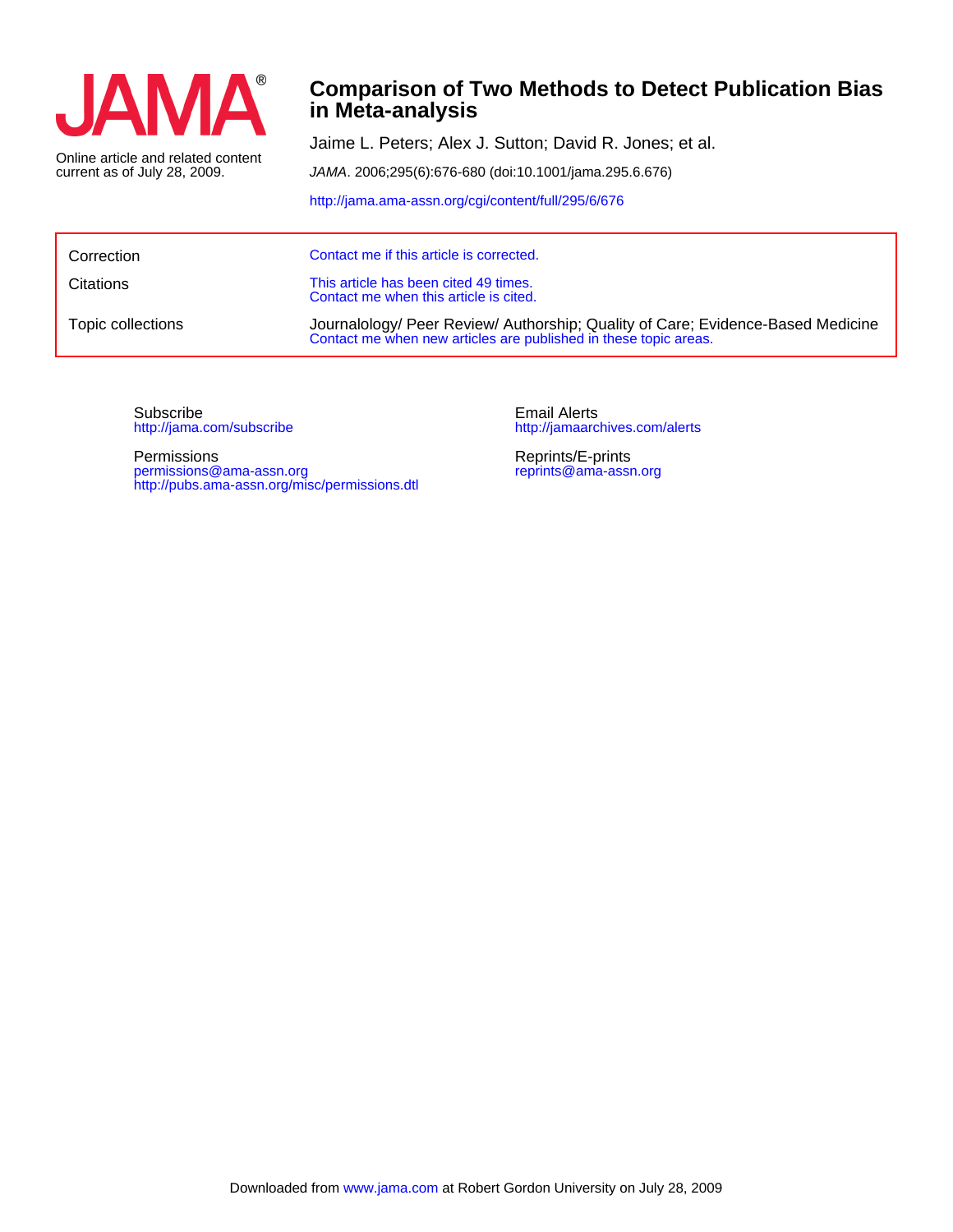# **Comparison of Two Methods to Detect Publication Bias in Meta-analysis**

| Jaime L. Peters, MSc |  |
|----------------------|--|
| Alex J. Sutton, PhD  |  |
| David R. Jones, PhD  |  |
| Keith R. Abrams, PhD |  |
| Lesley Rushton, PhD  |  |

SISTEMATIC REVIEWS AND META-<br>
analyses are commonly used<br>
to identify and evaluate evi-<br>
dence about interventions or<br>
exposures in human health. Even YSTEMATIC REVIEWS AND METAanalyses are commonly used to identify and evaluate evidence about interventions or when conducted thoroughly, systematic reviews and meta-analyses can be subject to publication bias—studies being less likely to be published, hence less likely to be included in a systematic review or meta-analysis because of the size and/or statistical significance of their estimate of effect.<sup>1</sup> If publication bias occurs, the subsequent systematic review or meta-analysis of published literature may be misleading.

Of the methods available to researchers for the detection of publication bias, one of the simplest is the funnel plot.<sup>2</sup> This is a scatterplot of the estimate of effect from each study in the metaanalysis against a measure of its precision, usually 1/SE (**FIGURE 1**A). In the absence of bias, the plot should resemble a "funnel shape," as smaller, less precise studies are more subject to random variation than larger studies when estimating an effect. In the presence of publication bias, some smaller studies reporting negative results will be missing, leading to an asymmetrical funnel plot. Of course, publication bias is not the only possible explanation for observed (or tested) funnel plot asymmetry.<sup>3</sup> Between-study heterogeneity and small-study effects (the tendency for

**Context** Egger's regression test is often used to help detect publication bias in metaanalyses. However, the performance of this test and the usual funnel plot have been challenged particularly when the summary estimate is the natural log of the odds ratio (lnOR).

**Objective** To compare the performance of Egger's regression test with a regression test based on sample size (a modification of Macaskill's test) with lnOR as the summary estimate.

**Design** Simulation of meta-analyses under a number of scenarios in the presence and absence of publication bias and between-study heterogeneity.

**Main Outcome Measures** Type I error rates (the proportion of false-positive results) for each regression test and their power to detect publication bias when it is present (the proportion of true-positive results).

**Results** Type I error rates for Egger's regression test are higher than those for the alternative regression test. The alternative regression test has the appropriate type I error rates regardless of the size of the underlying OR, the number of primary studies in the meta-analysis, and the level of between-study heterogeneity. The alternative regression test has comparable power to Egger's regression test to detect publication bias under conditions of low between-study heterogeneity.

**Conclusion** Because of appropriate type I error rates and reduction in the correlation between the lnOR and its variance, the alternative regression test can be used in place of Egger's regression test when the summary estimates are lnORs. *JAMA. 2006;295:676-680* www.jama.com

smaller studies to show greater effects than larger studies) are also possible explanations.3 However, when the study summary estimates are odds ratios (ORs), there is a correlation between the natural log of OR (lnOR) and its SE, since the variance is a function of lnOR.<sup>4</sup> This correlation is stronger the further the estimated OR is from unity.

Thus, some asymmetry observed in a funnel plot may be due to this correlation rather than publication bias. The effect of this correlation can be avoided by plotting effect size estimates against sample size, rather than precision. The meta-analysis plotted in Figure 1A uses data simulated from a model with no publication bias. However, it appears that some small negative studies could be missing from the bottom left-hand corner, which could

be interpreted as indicating publication bias. When these data are plotted against sample size (Figure 1B), the funnel plot looks more symmetrical. Although Figures 1A and 1B are not remarkably different, since only the y-axis has changed, the impact on Egger's regression test can be quite striking, especially if the underlying OR is far from null.

**Author Affiliations:** Centre for Biostatistics and Genetic Epidemiology, Department of Health Sciences, University of Leicester, Leicester, England (Drs Sutton, Jones, and Abrams, and Ms Peters); MRC Institute for Environment and Health, Leicester, England (Dr Rushton). Dr Rushton is now with the Department of Epidemiology and Public Health, Imperial College London, London, England.

**676** JAMA, February 8, 2006—Vol 295, No. 6 (Reprinted) ©2006 American Medical Association. All rights reserved.

**Corresponding Author:** Jaime Peters, MSc, Centre for Biostatistics and Genetic Epidemiology, Department of Health Sciences, University of Leicester, 22-28 Princess Rd W, Leicester, LE1 6TP, England (jlp9@leicester .ac.uk).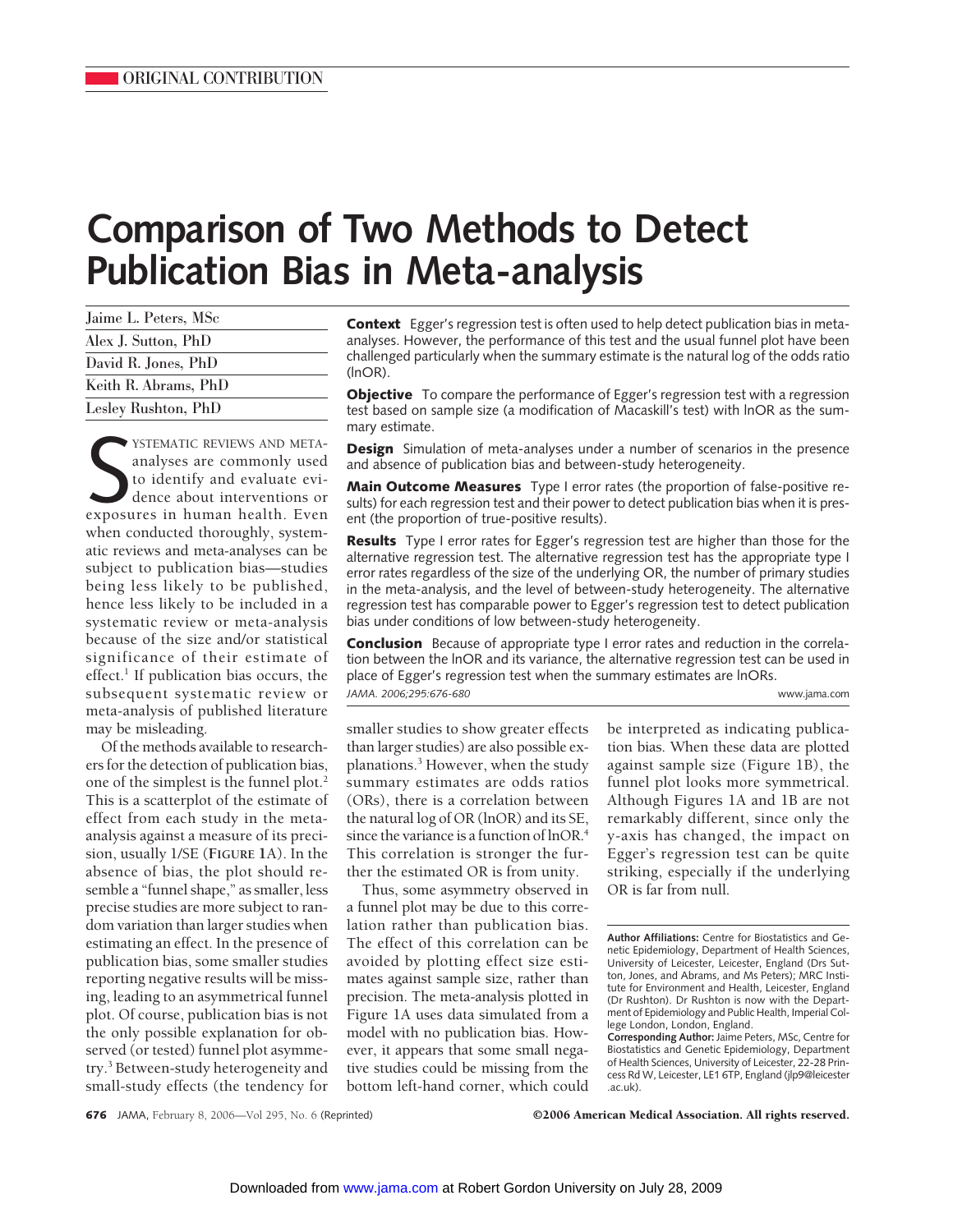Statistical tests have been developed to provide more formal assessments for publication bias than the inspection of funnel plots. Egger's regression test<sup>5</sup> is widely used (eg, as of January 11, 2006, the Web of Knowledge<sup>6</sup> included 819 articles citing this article), is implemented in a number of software packages,<sup>7-10</sup> and has become a standard procedure (eg, of 43 metaanalyses published in *JAMA* since 1997 in which an assessment of publication bias was made, 13 reported using Egger's regression test). Since it is based directly on the funnel plot, where the standardized effect estimate (*effect/ SE*) is regressed on a measure of precision (*1/SE*), Egger's regression test is also subject to the effects of the correlation when using ORs.

In fact, Egger's regression test has been challenged because of its high type I error rates (the proportion of false-positive results) when ORs are used, $3,11,12$  a probable symptom of this correlation. As almost one third of the *JAMA* articles reviewed above used Egger's regression test when the summary estimates were ORs, this needs investigation. Using simulation analyses, we confirm that Egger's regression test is indeed inappropriate for ORs, particularly when the ORs are large and there is considerable between-study heterogeneity.3,4,11 We describe a simple alternative (a modified version of Macaskill's test,<sup>4</sup> which is little used in practice) for detecting funnel plot asymmetry that avoids this correlation.

#### **METHODS**

We assessed the performance of 8 regression tests for funnel plot asymmetry, including Egger's regression test, using simulation methods. The tests<sup>13</sup> differ in terms of the independent variable used, the weighting used, and whether random effects were included. In this article we compare the performance of Egger's regression test and the test found to have the most desirable properties compared with the remaining regression tests (results for all tests can be found in Peters et  $al<sup>13</sup>$ ). Other modified tests are also being developed.14



lnOR indicates natural log of the odds ratio; SE, standard error.

Characteristics of the simulated metaanalyses were based on a systematic review of meta-analyses of animal experiments,<sup>15</sup> but the findings can be applied generally. Meta-analyses of 6, 16, 30, and 90 primary studies with underlying ORs of 1, 1.2, 1.5, 3, and 5 were simulated. The control group event rate was allowed to vary for each primary study. It was sampled from a uniform distribution with lower and upper limits of 0.3 and 0.7, respectively, representing a fairly common event in the control group. The treatment group event rate was calculated from this and the assumed underlying OR. The number of subjects in the control group in each study was based on the exponential of the normal distribution with a mean of 5 and variance of 0.3. The ratio of control to treated/exposed subjects was 1. The median sample size was around 300 in each simulated metaanalysis. Fixed- and random-effects models were used to simulate the metaanalyses. Since between-study heterogeneity is often found in metaanalyses, $16,17$  an understanding of the performance of tests for publication bias in such situations is essential in practice. The between-study heterogeneity parameter was calculated as a percentage of the average within-study variance estimate. From the fixedeffects model, the average withinstudy variance was calculated and between-study heterogeneity was then

defined to be 20%, 150%, and 500% of the within-study variance estimate. This reflects scenarios ranging from modest to considerable between-study heterogeneity. These levels of betweenstudy heterogeneity corresponds to values of I<sup>2</sup>, the percentage of total variation across studies that is due to heterogeneity rather than chance,<sup>18</sup> of 16.7%, 60%, and 83.3%, respectively.

Performance of the regression tests was assessed in the absence and presence of induced funnel plot asymmetry. Asymmetry was induced in 2 ways. First, it was induced on the basis of the *P* value associated with a study's effect size<sup>4,19,20</sup> (the larger the *P* value the more likely that study was excluded from the meta-analysis). Since a study estimate is more likely to be statistically significant when the underlying OR is large, little publication bias is actually induced for the larger underlying ORs. Therefore, publication bias was also induced on the basis of study effect size.<sup>21</sup> Studies with the most extreme negative effect sizes were excluded from the meta-analysis. Results are based on 1000 replications. The maximum SE of estimates for the type I error rates and power in the simulations is 1.7%. All simulations and analyses were carried out in Stata 8.2.<sup>7</sup> For ease of presentation, only results for the underlying ORs of 1, 1.5, and 5 are given in the Figures (findings for underlying ORs of 1.2 and 3 follow the same general trend<sup>13</sup>).

©2006 American Medical Association. All rights reserved. (Reprinted) JAMA, February 8, 2006—Vol 295, No. 6 **677**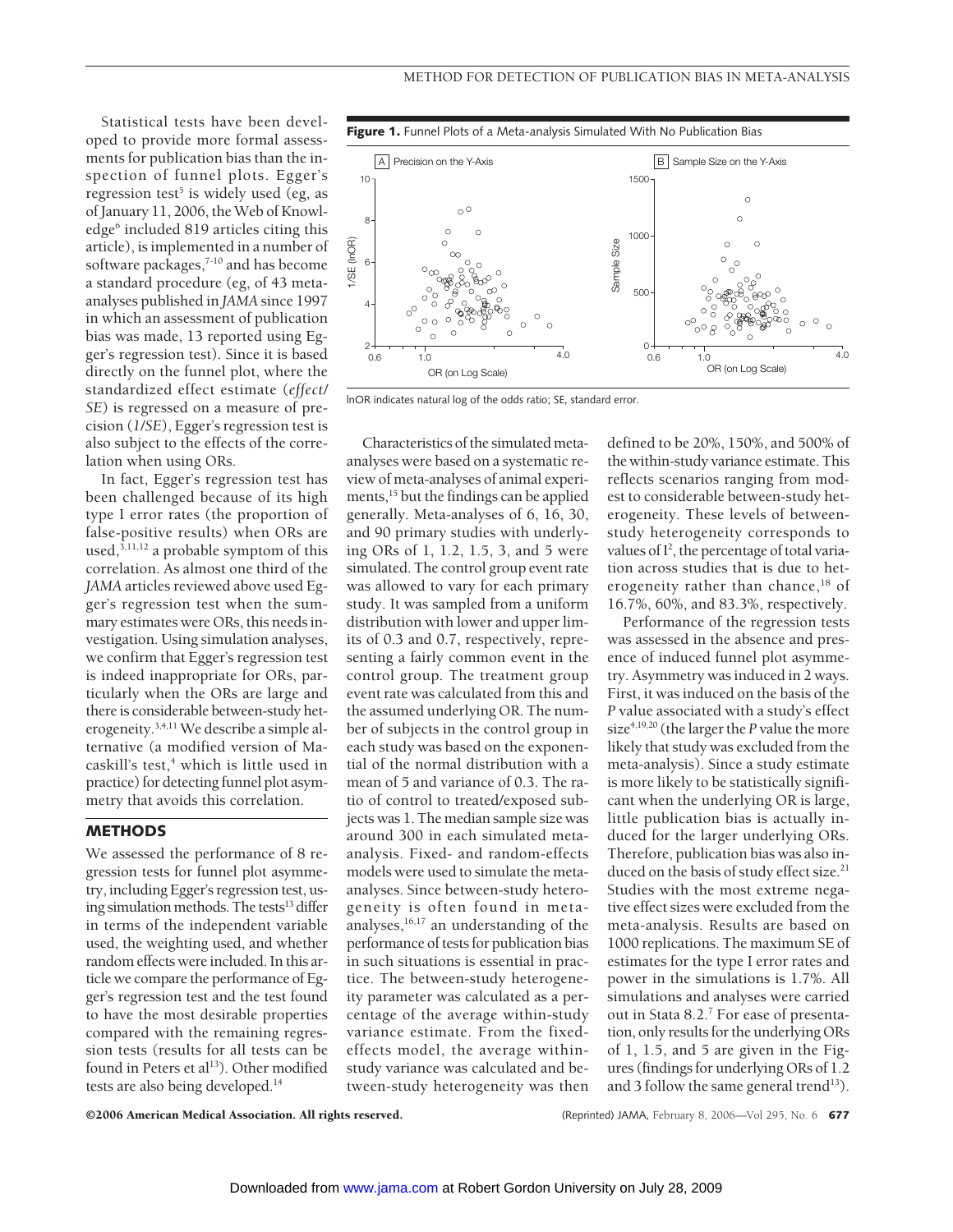#### **RESULTS**

An ideal test has the desired type I error rate (eg, 10% when statistical significance is specified from a 2-tailed test at  $P \le 10$ , as is advocated for these tests<sup>5</sup>) and good power to detect asymmetry when it exists. In **FIGURE 2**, Egger's regression test exceeds the appropriate type I error rate of 10% for large underlying ORs. As the amount of between-study heterogeneity and number of primary studies increases, the type I error rates also increase, even for moderate ORs (ie, OR=1.5).We also

observed an imbalance in the tail probability areas for Egger's 2-tailed test, $^{13}$ as previously demonstrated.<sup>4,11</sup>

In the presence of funnel plot asymmetry, Egger's regression test appears reasonably powerful to detect this asymmetry (**FIGURE 3**), especially as the underlying OR and number of studies in the meta-analysis increase.

However, in assessing practical use of the test, power must be considered in light of the type I error rates (so that false-positive results are not mistaken for true-positive results). This



OR indicates odds ratio. Dotted line indicates the expected type I error rate (ie, 10%).

**678** JAMA, February 8, 2006—Vol 295, No. 6 (Reprinted) ©2006 American Medical Association. All rights reserved.

trade-off between power and type I error rates is similar to that between the sensitivity and specificity of a diagnostic test. Our findings and those of others<sup>3,4,11</sup> lead us to have serious concerns over the practical use of Egger's test to identify funnel plot asymmetry for lnORs.

Of the 7 further regression models assessed, one model stands out in that its performance is superior to all the others, including Egger's regression test.13 This model and the simulated results from it are now discussed.

### **An Alternative to Egger's Regression Test**

In preference to Egger's regression test, we recommend a simple weighted linear regression with lnOR as the dependent variable and the inverse of the total sample size as the independent variable. This is a minor modification of Macaskill's test, $4$  with the inverse of the total sample size as the independent variable rather than total sample size. Our results indicate that use of the inverse of the total sample size gives more balanced type I error rates in the tail probability areas than where there is no transformation of sample size.13 Use of sample size reduces the correlation between the lnOR and its SE.4,13 It also avoids violating an assumption of regression models that Egger's regression test does not avoid, as the independent variable, SE, is subject to random error (so that Egger's regression test is affected by regression dilution bias $^{22}$ ).

The weighting given to each study by the alternative regression test is based on the assumption that the null hypothesis is true, ie, the underlying OR=1. Choice of this weighting helps to reduce the correlation between the lnOR and the weight given to each study when the standard inverse variance weighting is used. Thus, appropriate type I error rates and balance in the tail probabilities are achieved.

Further explanation of the implications of this choice of weighting can be found in Macaskill et al<sup>4</sup> and details of the weighting given to each study are given in Peters et al.<sup>13</sup> Figure 2 shows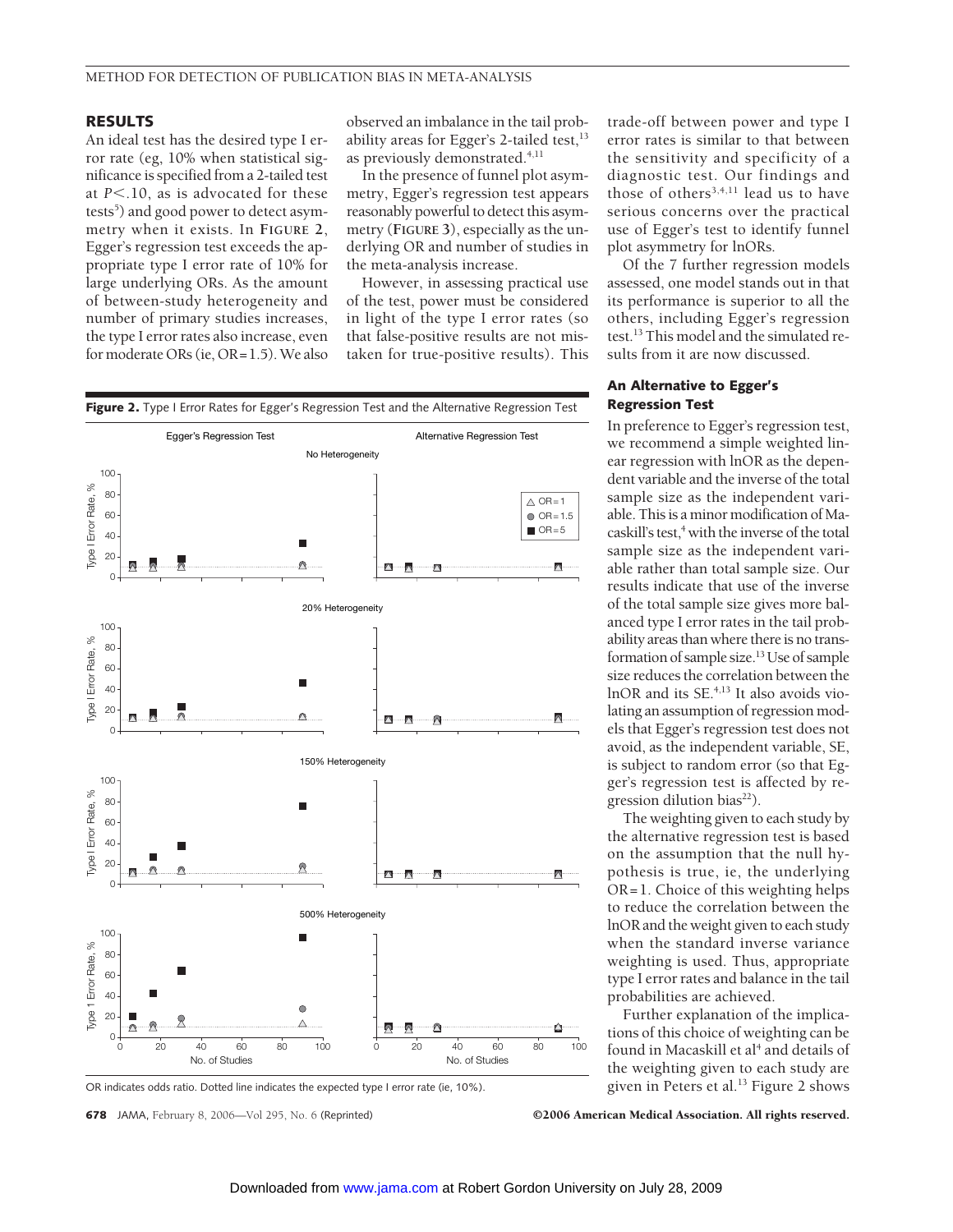that the type I error rates for this alternative regression test are approximately 10%, as expected, regardless of the size of the underlying OR, the number of studies in the meta-analysis, and the amount of between-study heterogeneity, unlike those for Egger's regression test (Figure 2).

When there is little between-study heterogeneity, the alternative regression test and Egger's regression test appear to have moderate power to detect asymmetry when it is induced on the basis of *P* value (Figure 3) and high power when asymmetry is induced on the magnitude of the effect (data not shown).

When there is considerable heterogeneity (Figure 3), Egger's regression test is more powerful than the alternative regression test, however as discussed it is difficult to disentangle the high type I error rates of Egger's regression test from power.

### **COMMENT**

Neither Egger's regression test nor the alternative regression test are particularly powerful in all scenarios. However, a test that may not be optimal, but performs well in all situations, is needed. Thus, although the alternative regression test is no more powerful than Egger's regression test, we recommend that the alternative be routinely used rather than Egger's regression test because it reduces the correlation between  $lnOR$  and its  $SE<sup>4</sup>$  through the choice of weighting and has appropriate type I error rates. The alternative regression test can easily be run in any software package allowing weighted linear regression. (Details on implementing this test in Stata<sup>7</sup> are available from the authors.) In fact, applying this test to the meta-analysis illustrated in Figure 1 gives a nonsignificant result (*P*=.18), as one would expect since the data were simulated with no publication bias; Egger's regression test yields *P*=.07.

The alternative regression testis analogous to a funnel plot based on sample size. Thus, although contrary to the recommendations of Sterne and Egger<sup>23</sup> for choice of funnel plot axis, we advocate use of sample size<sup>13</sup> for lnORs.

We have also assessed use of the permutation test to obtain the *P* value for each test. The permutation test has been advocated for use in meta-regression to deal with inflated type I error rates.<sup>24</sup> Preliminary findings do not necessarily suggest better performance of tests based on *P* values from the permutation test compared with the usual *t* test.13 Extensions to, and performance of, these regression tests when some of the between-study heterogeneity can be explained by a study-level covariate is ongoing work.

Our results, like those of some others,<sup>3,4</sup> only concern synthesis of ORs. Findings of an investigation of Egger's regression test using relative risks (RRs) suggests a similar result: excessive type I error rates.<sup>11</sup> Although more work is needed on the performance of both tests when the summary estimate is not the OR, it is likely that other relative summary estimates (eg, RRs and risk differences) will be subject to effects similar to the correlation described above for the

Figure 3. Power of Egger's Regression Test and the Alternative Regression Test to Detect Publication Bias Induced by *P* Value



OR indicates odds ratio. Dotted line indicates the expected type I error rate (ie, 10%).

©2006 American Medical Association. All rights reserved. (Reprinted) JAMA, February 8, 2006—Vol 295, No. 6 **679**